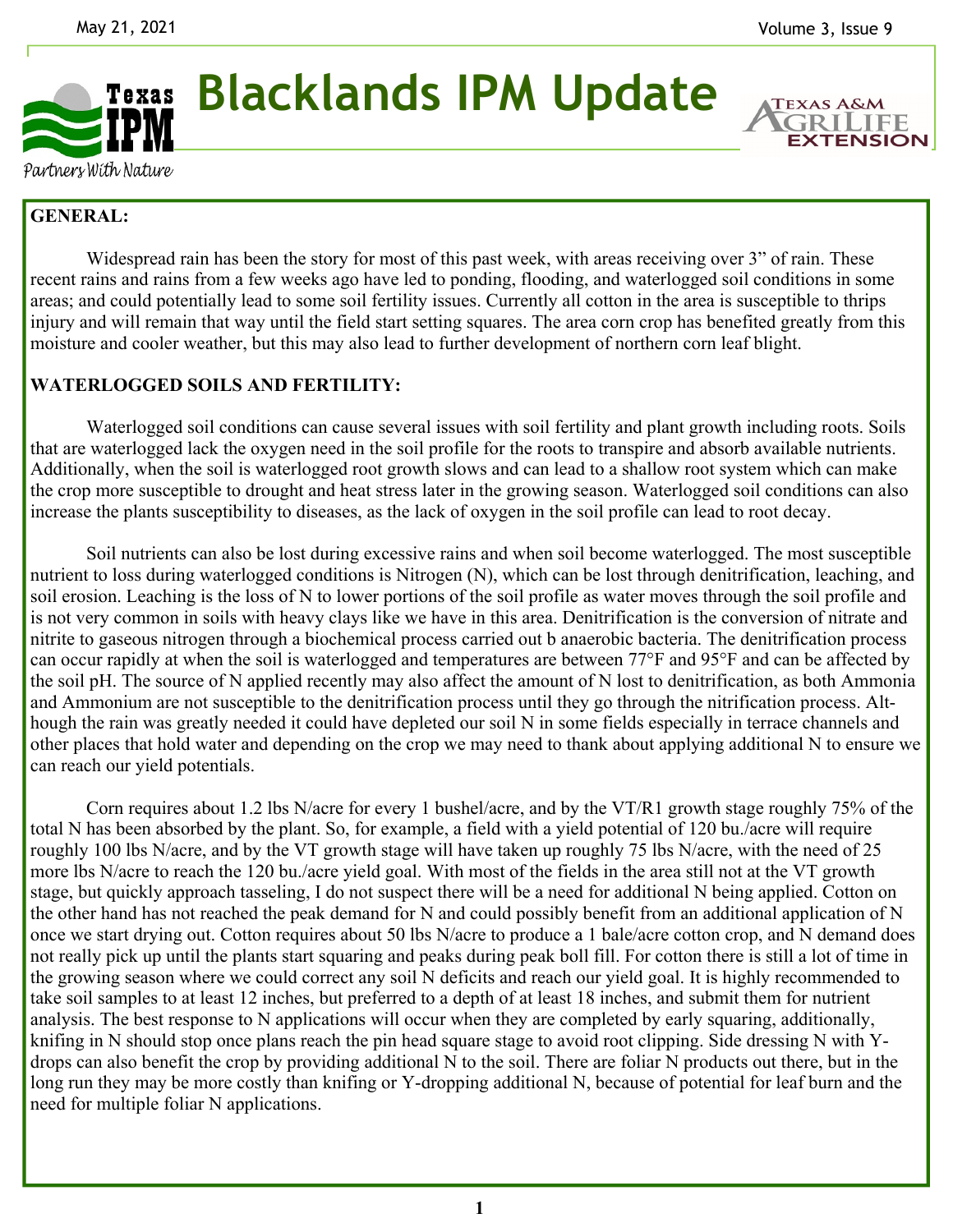## **CORN:**

 The corn crop in the area is quickly approaching the VT (tassel emergence) growth stage, and getting close to peak water demand, so these recent rains will be very beneficial to our corn crop. As of right now there are very few issues being observed in the corn fields I have walked through, with just a few fields with low levels of northern corn leaf blight (NCLB). The incidence and severity of NCLB (**Figure 1**) currently varies on the hybrid's susceptibility, previous crop on the field, and tillage practice. Prior to the rains this week, I have not seen any corn fields near the incidence or severity that would warrant a fungicide treatment. These recent rains and temperatures however could help lead to new infections in these fields as well as others in the area. In corn it is important to keep the ear leaf and the leaves above the ear as free of disease as possible to maximize yields, as these leaves are responsible for producing most of the energy the plant needs to fill out the ear. With the recent rains and the forecasted temperatures out to next Friday (May 28) it is highly recommended to keep monitoring your most susceptible hybrids, fields following corn, or with residue on the surface, for the development of northern corn leaf blight. This disease rarely reaches levels that justify treatment, and during 2020 a fungicide trial did not see any yield benefit from the application of fungicides. There may be some fields that are corn behind corn, and with high residue that may need to be sprayed, but fields will need to be monitored to decide if a fungicide is warranted. Below in **Table 1** is a decision aid from Dr. Tom Isakeit, to be used for deciding if a field should be treated with a fungicide. If your field(s) do have levels of NCLB that justify treatment, at the growth stage most of our corn getting close to tasseling, nonionic surfactants (NIS) should not be used as they can cause arrested ear syndrome.

**Table 1**. Northern corn leaf blight decision aid to determine if fungicide application is warranted in Central Texas.

1) Is the hybrid susceptible to NCLB? E.g. on a scale of 1-10, where 10 is very susceptible, it ranks 8 or higher.

 *YES—Go to 2* 

 *No—No need to spray* 

2) Was the previous crop corn, and is there residue?

 *YES—Go to 3* 

 *NO—No need to spray* 

3) Are there lesions on at least 50% of plants

 *YES—Go to 4* 

 *NO—Don't spray be keep checking field* 

4) Is corn approaching or at tasseling?

 *YES—Go to 5* 

 *NO—Don't spray but check forecast for wet weather* 

5) Is there rain in forecast?

 *YES—A preventative fungicide application would be warranted between VT and R1 (flowering)* 

 *NO—Don't spray yet, but once crop is past R1, there would be no benefit from fungicide application*